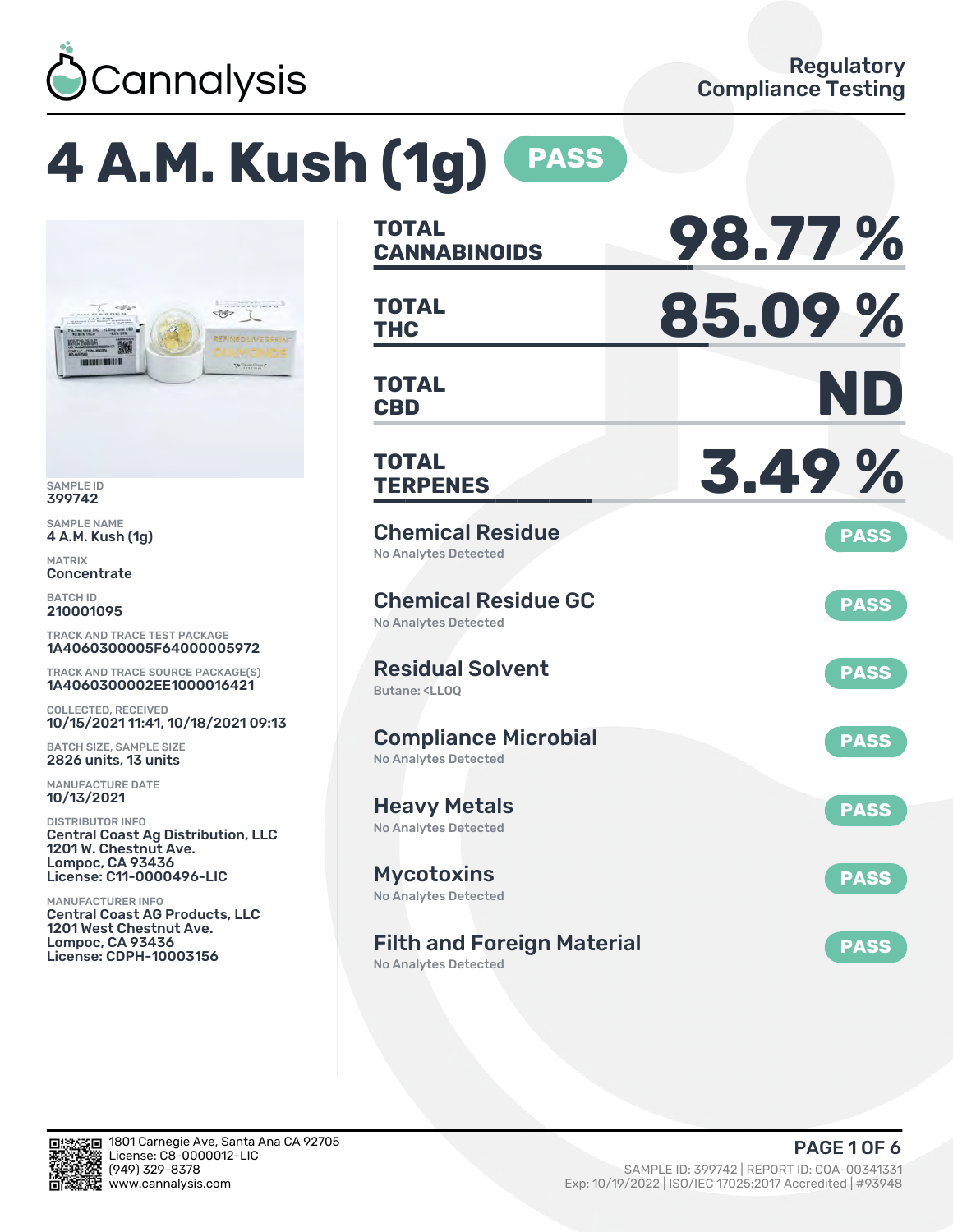

## CANNABINOID ANALYSIS

Total THC,CBD value(s) have been decarboxylated.

| TOTAL THC:          | 850.9 mg/g (85.09 %), 850.9 mg per package |
|---------------------|--------------------------------------------|
| TOTAL CBD:          | ND                                         |
| TOTAL CANNABINOIDS: | 987.7 mg/g (98.77 %)                       |

UNIT OF MEASUREMENT: Milligrams per Gram(mg/g)

| <b>ANALYTE</b>         | <b>RESULT</b>           | <b>LOD</b> | <b>LLOO</b> | <b>ANALYTE</b>   | <b>RESULT</b>    | <b>LOD</b> | <b>LLOO</b> |
|------------------------|-------------------------|------------|-------------|------------------|------------------|------------|-------------|
| <b>THCa</b>            | 965.4 mg/g (96.54 %)    | 0.5000     | 1.0000      | CBDa             | ND.              | 0.5000     | 1.0000      |
| D9THC                  | 4.187 mg/g (0.4187 %)   | 0.5000     | 1.0000      | CBD              | <b>ND</b>        | 0.5000     | 1.0000      |
| D8THC                  | $<$ 1 mg/g              | 0.5000     | 1.0000      | CBD <sub>v</sub> | ND.              | 0.5000     | 1.0000      |
| <b>CBN</b>             | $<$ 1 mg/g              | 0.5000     | 1.0000      | CBCa             | $<$ 1 mg/g       | 0.5000     | 1.0000      |
| THCva                  | 16.50 mg/g (1.650 %)    | 0.5000     | 1.0000      | CBC.             | <b>ND</b>        | 0.5000     | 1.0000      |
| <b>THC<sub>v</sub></b> | <b>ND</b>               | 0.5000     | 1.0000      | CBGa             | $\langle$ 1 mg/g | 0.5000     | 1.0000      |
| ExoTHC                 | 1.579 mg/g $(0.1579\%)$ | 0.5000     | 1.0000      | <b>CBG</b>       | <b>ND</b>        | 0.5000     | 1.0000      |
| <b>CBL</b>             | <b>ND</b>               | 0.5000     | 1.0000      |                  |                  |            |             |

#### ADDITIONAL INFORMATION

| Method:     | SOP-TECH-001 | Sample Prepped: 10/18/2021 17:50  | Sample Approved: 10/19/2021 08:46  |  |
|-------------|--------------|-----------------------------------|------------------------------------|--|
| Instrument: | UPLC-DAD     | Sample Analyzed: 10/18/2021 17:50 | Prep-Analytical Batch: 33440-27455 |  |



TOTAL TERPENES: 34.93 mg/g (3.493 %)

| UNIT OF MEASUREMENT: | Milligrams per Gram(mg/g) |
|----------------------|---------------------------|
|----------------------|---------------------------|

| 2.500<br>0.1000<br><b>ND</b><br>1.000<br>Alpha bisabolol<br><lloq<br>3-Carene<br/>2.500<br/>1.000<br/>1.137 mg/g <math>(0.1137%)</math><br/>0.5000<br/>Alpha cedrene<br/>ND.<br/>Alpha humulene<br/><lloq<br>1.000<br/><b>ND</b><br/>0.5000<br/>0.1000<br/>Alpha terpinene<br/>Alpha pinene<br/>3.044 mg/g (0.3044 %)<br/><lloq<br>0.3260<br/>0.6520<br/>0.5000<br/>Alpha terpineol<br/>Beta caryophyllene<br/>15.92 mg/g (1.592 %)<br/>0.5000<br/>1.000<br/><b>ND</b><br/>0.6070<br/>Beta myrcene<br/>Beta pinene<br/>1.000<br/>2.500<br/><b>ND</b><br/>0.5000<br/>Borneol<br/><b>ND</b><br/>Camphene<br/>0.5000<br/><b>ND</b><br/>0.1000<br/>0.5000<br/>Camphor<br/>Caryophyllene oxide<br/><b>ND</b><br/><b>ND</b><br/>0.5000<br/>1.000<br/><b>ND</b><br/>1.000<br/>Cedrol<br/>Cis geraniol<br/>5.000<br/><b>ND</b><br/>2.500<br/><b>ND</b><br/>0.1000<br/>Cis nerolidol<br/>Eucalyptol<br/><lloq<br>1.000<br/>0.1000<br/>Fenchol<br/>0.5000<br/>Fenchone<br/><ll0q<br>0.5000<br/><lloq<br>0.1000<br/><b>ND</b><br/>0.2090<br/>Gamma terpinene<br/>Gamma terpineol<br/><b>ND</b><br/>0.1000<br/>0.5000<br/><b>ND</b><br/>2.500<br/>Geranyl acetate<br/>Guaiol<br/><b>ND</b><br/>0.5000<br/>1.000<br/><b>ND</b><br/>2.500<br/>Isoborneol<br/>Isopulegol<br/>2.757 mg/g (0.2757 %)<br/>0.5000<br/>2.500<br/>Linalool<br/><ll0q<br>0.5000<br/>Limonene<br/>1.000<br/>2.500<br/>0.1550<br/>Menthol<br/>ND.<br/>Ocimene 1<br/><lloq<br>4.928 mg/g (0.4928 %)<br/>1.725<br/>0.5230<br/>Ocimene 2<br/>0.3450<br/><b>ND</b><br/>P-cymene<br/>0.5000<br/>1.000<br/><b>ND</b><br/>0.1000<br/>P-mentha-1,5-diene ND<br/>Pulegone<br/>Sabinene<br/><b>ND</b><br/>0.5000<br/>1.000<br/>Terpinolene<br/>7.139 mg/g (0.7139 %)<br/>0.1000<br/>5.000<br/>2.500<br/>0.5000<br/>Trans beta farnesene ND<br/>Trans geraniol<br/><b>ND</b><br/>2.500<br/><b>ND</b><br/>Trans nerolidol<br/><b>ND</b><br/>0.5000<br/>Valencene<br/>0.5000</lloq<br></ll0q<br></lloq<br></ll0q<br></lloq<br></lloq<br></lloq<br></lloq<br> | <b>ANALYTE</b> | <b>RESULT</b> | <b>LOD</b> | <b>LLOQ</b> | <b>ANALYTE</b> | <b>RESULT</b> | <b>LOD</b> | <b>LLOQ</b> |
|---------------------------------------------------------------------------------------------------------------------------------------------------------------------------------------------------------------------------------------------------------------------------------------------------------------------------------------------------------------------------------------------------------------------------------------------------------------------------------------------------------------------------------------------------------------------------------------------------------------------------------------------------------------------------------------------------------------------------------------------------------------------------------------------------------------------------------------------------------------------------------------------------------------------------------------------------------------------------------------------------------------------------------------------------------------------------------------------------------------------------------------------------------------------------------------------------------------------------------------------------------------------------------------------------------------------------------------------------------------------------------------------------------------------------------------------------------------------------------------------------------------------------------------------------------------------------------------------------------------------------------------------------------------------------------------------------------------------------------------------------------------------------------------------------------------------------------------------------------------------------------------------------------------------------------------------------------------------------------------------------------|----------------|---------------|------------|-------------|----------------|---------------|------------|-------------|
|                                                                                                                                                                                                                                                                                                                                                                                                                                                                                                                                                                                                                                                                                                                                                                                                                                                                                                                                                                                                                                                                                                                                                                                                                                                                                                                                                                                                                                                                                                                                                                                                                                                                                                                                                                                                                                                                                                                                                                                                         |                |               |            |             |                |               |            | 0.500       |
|                                                                                                                                                                                                                                                                                                                                                                                                                                                                                                                                                                                                                                                                                                                                                                                                                                                                                                                                                                                                                                                                                                                                                                                                                                                                                                                                                                                                                                                                                                                                                                                                                                                                                                                                                                                                                                                                                                                                                                                                         |                |               |            |             |                |               |            | 1.000       |
|                                                                                                                                                                                                                                                                                                                                                                                                                                                                                                                                                                                                                                                                                                                                                                                                                                                                                                                                                                                                                                                                                                                                                                                                                                                                                                                                                                                                                                                                                                                                                                                                                                                                                                                                                                                                                                                                                                                                                                                                         |                |               |            |             |                |               |            | 1.000       |
|                                                                                                                                                                                                                                                                                                                                                                                                                                                                                                                                                                                                                                                                                                                                                                                                                                                                                                                                                                                                                                                                                                                                                                                                                                                                                                                                                                                                                                                                                                                                                                                                                                                                                                                                                                                                                                                                                                                                                                                                         |                |               |            |             |                |               |            | 1.000       |
|                                                                                                                                                                                                                                                                                                                                                                                                                                                                                                                                                                                                                                                                                                                                                                                                                                                                                                                                                                                                                                                                                                                                                                                                                                                                                                                                                                                                                                                                                                                                                                                                                                                                                                                                                                                                                                                                                                                                                                                                         |                |               |            |             |                |               |            | 1.214       |
|                                                                                                                                                                                                                                                                                                                                                                                                                                                                                                                                                                                                                                                                                                                                                                                                                                                                                                                                                                                                                                                                                                                                                                                                                                                                                                                                                                                                                                                                                                                                                                                                                                                                                                                                                                                                                                                                                                                                                                                                         |                |               |            |             |                |               |            | 1.000       |
|                                                                                                                                                                                                                                                                                                                                                                                                                                                                                                                                                                                                                                                                                                                                                                                                                                                                                                                                                                                                                                                                                                                                                                                                                                                                                                                                                                                                                                                                                                                                                                                                                                                                                                                                                                                                                                                                                                                                                                                                         |                |               |            |             |                |               |            | 2.500       |
|                                                                                                                                                                                                                                                                                                                                                                                                                                                                                                                                                                                                                                                                                                                                                                                                                                                                                                                                                                                                                                                                                                                                                                                                                                                                                                                                                                                                                                                                                                                                                                                                                                                                                                                                                                                                                                                                                                                                                                                                         |                |               |            |             |                |               |            | 2.500       |
|                                                                                                                                                                                                                                                                                                                                                                                                                                                                                                                                                                                                                                                                                                                                                                                                                                                                                                                                                                                                                                                                                                                                                                                                                                                                                                                                                                                                                                                                                                                                                                                                                                                                                                                                                                                                                                                                                                                                                                                                         |                |               |            |             |                |               |            | 0.500       |
|                                                                                                                                                                                                                                                                                                                                                                                                                                                                                                                                                                                                                                                                                                                                                                                                                                                                                                                                                                                                                                                                                                                                                                                                                                                                                                                                                                                                                                                                                                                                                                                                                                                                                                                                                                                                                                                                                                                                                                                                         |                |               |            |             |                |               |            | 0.500       |
|                                                                                                                                                                                                                                                                                                                                                                                                                                                                                                                                                                                                                                                                                                                                                                                                                                                                                                                                                                                                                                                                                                                                                                                                                                                                                                                                                                                                                                                                                                                                                                                                                                                                                                                                                                                                                                                                                                                                                                                                         |                |               |            |             |                |               |            | 0.523       |
|                                                                                                                                                                                                                                                                                                                                                                                                                                                                                                                                                                                                                                                                                                                                                                                                                                                                                                                                                                                                                                                                                                                                                                                                                                                                                                                                                                                                                                                                                                                                                                                                                                                                                                                                                                                                                                                                                                                                                                                                         |                |               |            |             |                |               |            | 5.000       |
|                                                                                                                                                                                                                                                                                                                                                                                                                                                                                                                                                                                                                                                                                                                                                                                                                                                                                                                                                                                                                                                                                                                                                                                                                                                                                                                                                                                                                                                                                                                                                                                                                                                                                                                                                                                                                                                                                                                                                                                                         |                |               |            |             |                |               |            | 5.000       |
|                                                                                                                                                                                                                                                                                                                                                                                                                                                                                                                                                                                                                                                                                                                                                                                                                                                                                                                                                                                                                                                                                                                                                                                                                                                                                                                                                                                                                                                                                                                                                                                                                                                                                                                                                                                                                                                                                                                                                                                                         |                |               |            |             |                |               |            | 1.000       |
|                                                                                                                                                                                                                                                                                                                                                                                                                                                                                                                                                                                                                                                                                                                                                                                                                                                                                                                                                                                                                                                                                                                                                                                                                                                                                                                                                                                                                                                                                                                                                                                                                                                                                                                                                                                                                                                                                                                                                                                                         |                |               |            |             |                |               |            | 0.310       |
|                                                                                                                                                                                                                                                                                                                                                                                                                                                                                                                                                                                                                                                                                                                                                                                                                                                                                                                                                                                                                                                                                                                                                                                                                                                                                                                                                                                                                                                                                                                                                                                                                                                                                                                                                                                                                                                                                                                                                                                                         |                |               |            |             |                |               |            | 1.045       |
|                                                                                                                                                                                                                                                                                                                                                                                                                                                                                                                                                                                                                                                                                                                                                                                                                                                                                                                                                                                                                                                                                                                                                                                                                                                                                                                                                                                                                                                                                                                                                                                                                                                                                                                                                                                                                                                                                                                                                                                                         |                |               |            |             |                |               |            | 0.500       |
|                                                                                                                                                                                                                                                                                                                                                                                                                                                                                                                                                                                                                                                                                                                                                                                                                                                                                                                                                                                                                                                                                                                                                                                                                                                                                                                                                                                                                                                                                                                                                                                                                                                                                                                                                                                                                                                                                                                                                                                                         |                |               |            |             |                |               |            | 0.500       |
|                                                                                                                                                                                                                                                                                                                                                                                                                                                                                                                                                                                                                                                                                                                                                                                                                                                                                                                                                                                                                                                                                                                                                                                                                                                                                                                                                                                                                                                                                                                                                                                                                                                                                                                                                                                                                                                                                                                                                                                                         |                |               |            |             |                |               |            | 2.500       |
|                                                                                                                                                                                                                                                                                                                                                                                                                                                                                                                                                                                                                                                                                                                                                                                                                                                                                                                                                                                                                                                                                                                                                                                                                                                                                                                                                                                                                                                                                                                                                                                                                                                                                                                                                                                                                                                                                                                                                                                                         |                |               |            |             |                |               |            | 1.000       |

| ANALYTE                 | <b>RESULT</b>                                                                                                                                          | LOD.   | <b>LLOQ</b> | ANALYTE                | <b>RESULT</b>                                       | <b>LOD</b> | <b>LLOQ</b> |
|-------------------------|--------------------------------------------------------------------------------------------------------------------------------------------------------|--------|-------------|------------------------|-----------------------------------------------------|------------|-------------|
| 3-Carene                | <b>ND</b>                                                                                                                                              | 1.000  | 2.500       | Alpha bisabolol        | <lloq< td=""><td>0.1000</td><td>0.5000</td></lloq<> | 0.1000     | 0.5000      |
| Alpha cedrene           | <b>ND</b>                                                                                                                                              | 1.000  | 2.500       | Alpha humulene         | 1.137 mg/g $(0.1137%)$                              | 0.5000     | 1.000       |
| Alpha pinene            | <lloq< td=""><td>0.1000</td><td>1.000</td><td>Alpha terpinene</td><td><b>ND</b></td><td>0.5000</td><td>1.000</td></lloq<>                              | 0.1000 | 1.000       | Alpha terpinene        | <b>ND</b>                                           | 0.5000     | 1.000       |
| Alpha terpineol         | <lloq< td=""><td>0.3260</td><td>0.6520</td><td>Beta caryophyllene</td><td>3.044 mg/g <math>(0.3044\%)</math></td><td>0.5000</td><td>1.000</td></lloq<> | 0.3260 | 0.6520      | Beta caryophyllene     | 3.044 mg/g $(0.3044\%)$                             | 0.5000     | 1.000       |
| Beta myrcene            | 15.92 mg/g (1.592 %)                                                                                                                                   | 0.5000 | 1.000       | Beta pinene            | <b>ND</b>                                           | 0.6070     | 1.214       |
| Borneol                 | <b>ND</b>                                                                                                                                              | 1.000  | 2.500       | Camphene               | <b>ND</b>                                           | 0.5000     | 1.000       |
| Camphor                 | <b>ND</b>                                                                                                                                              | 0.1000 | 0.5000      | Caryophyllene oxide ND |                                                     | 0.5000     | 2.500       |
| Cedrol                  | <b>ND</b>                                                                                                                                              | 0.5000 | 1.000       | Cis geraniol           | ND.                                                 | 1.000      | 2.500       |
| Cis nerolidol           | <b>ND</b>                                                                                                                                              | 2.500  | 5.000       | Eucalyptol             | <b>ND</b>                                           | 0.1000     | 0.5000      |
| Fenchol                 | <lloq< td=""><td>0.5000</td><td>1.000</td><td>Fenchone</td><td><ll0q< td=""><td>0.1000</td><td>0.5000</td></ll0q<></td></lloq<>                        | 0.5000 | 1.000       | Fenchone               | <ll0q< td=""><td>0.1000</td><td>0.5000</td></ll0q<> | 0.1000     | 0.5000      |
| Gamma terpinene         | <lloq< td=""><td>0.1000</td><td>0.5000</td><td>Gamma terpineol</td><td>ND.</td><td>0.2090</td><td>0.5230</td></lloq<>                                  | 0.1000 | 0.5000      | Gamma terpineol        | ND.                                                 | 0.2090     | 0.5230      |
| Geranyl acetate         | <b>ND</b>                                                                                                                                              | 0.1000 | 0.5000      | Guaiol                 | <b>ND</b>                                           | 2.500      | 5.000       |
| Isoborneol              | <b>ND</b>                                                                                                                                              | 0.5000 | 1.000       | Isopulegol             | <b>ND</b>                                           | 2.500      | 5.000       |
| Limonene                | 2.757 mg/g (0.2757 %)                                                                                                                                  | 0.5000 | 2.500       | Linalool               | <lloq< td=""><td>0.5000</td><td>1.000</td></lloq<>  | 0.5000     | 1.000       |
| Menthol                 | <b>ND</b>                                                                                                                                              | 1.000  | 2.500       | Ocimene 1              | <lloq< td=""><td>0.1550</td><td>0.3100</td></lloq<> | 0.1550     | 0.3100      |
| Ocimene 2               | 4.928 mg/g (0.4928 %)                                                                                                                                  | 0.3450 | 1.725       | P-cymene               | <b>ND</b>                                           | 0.5230     | 1.045       |
| P-mentha-1,5-diene ND   |                                                                                                                                                        | 0.5000 | 1.000       | Pulegone               | <b>ND</b>                                           | 0.1000     | 0.5000      |
| Sabinene                | <b>ND</b>                                                                                                                                              | 0.5000 | 1.000       | Terpinolene            | 7.139 mg/g (0.7139 %)                               | 0.1000     | 0.5000      |
| Trans beta farnesene ND |                                                                                                                                                        | 2.500  | 5.000       | Trans geraniol         | <b>ND</b>                                           | 0.5000     | 2.500       |
| Trans nerolidol         | <b>ND</b>                                                                                                                                              | 0.5000 | 2.500       | Valencene              | <b>ND</b>                                           | 0.5000     | 1.000       |



1801 Carnegie Ave, Santa Ana CA 92705 License: C8-0000012-LIC<br>(949) 329-8378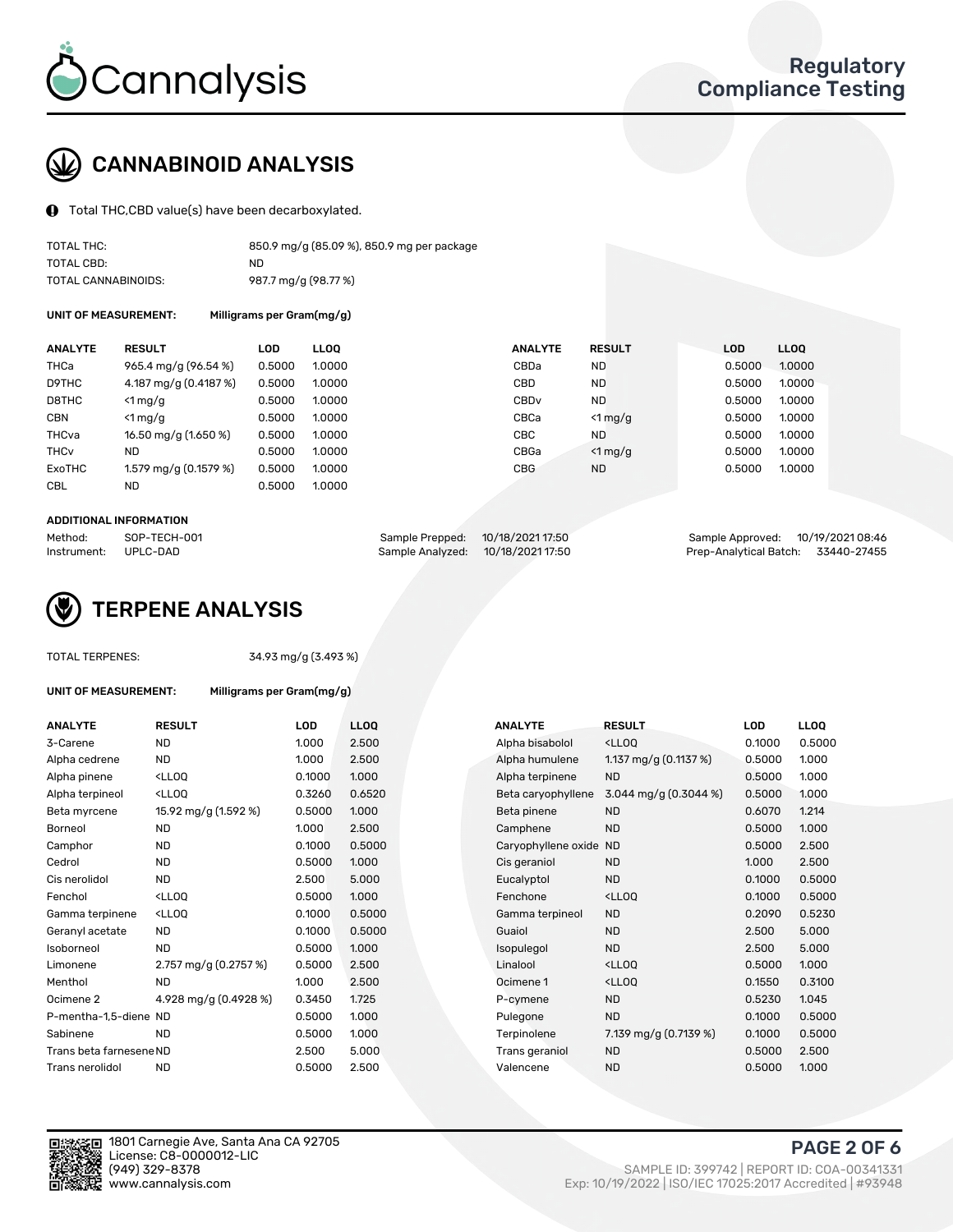

### Regulatory Compliance Testing

#### ADDITIONAL INFORMATION

Method: SOP-TECH-027 Sample Prepped: 10/18/2021 11:11 Sample Approved: 10/18/2021 18:00 Prep-Analytical Batch: 33430-27445



CHEMICAL RESIDUE ANALYSIS PASS

UNIT OF MEASUREMENT: Micrograms per Gram(ug/g)

| <b>ANALYTE</b>  | <b>RESULT</b> | LOD    | LL <sub>OO</sub> | <b>ACTION LEVEL</b> |      | <b>ANALYTE</b>      | <b>RESULT</b> | LOD    | <b>LLOQ</b> | <b>ACTION LEVEL</b> |      |
|-----------------|---------------|--------|------------------|---------------------|------|---------------------|---------------|--------|-------------|---------------------|------|
| Abamectin       | <b>ND</b>     | 0.0200 | 0.0400           | 0.1000              | Pass | Acephate            | <b>ND</b>     | 0.0200 | 0.0400      | 0.1000              | Pass |
| Acequinocyl     | <b>ND</b>     | 0.0200 | 0.0400           | 0.1000              | Pass | Acetamiprid         | <b>ND</b>     | 0.0200 | 0.0400      | 0.1000              | Pass |
| Aldicarb        | <b>ND</b>     | 0.0200 | 0.0400           | 0.0                 | Pass | Azoxystrobin        | <b>ND</b>     | 0.0200 | 0.0400      | 0.1000              | Pass |
| Bifenazate      | <b>ND</b>     | 0.0200 | 0.0400           | 0.1000              | Pass | <b>Bifenthrin</b>   | <b>ND</b>     | 0.0200 | 0.0400      | 3.000               | Pass |
| <b>Boscalid</b> | <b>ND</b>     | 0.0200 | 0.0400           | 0.1000              | Pass | Carbarvl            | <b>ND</b>     | 0.0200 | 0.0400      | 0.5000              | Pass |
| Carbofuran      | <b>ND</b>     | 0.0200 | 0.0400           | 0.0                 | Pass | Chlorantraniliprole | <b>ND</b>     | 0.0200 | 0.0400      | 10.00               | Pass |
| Clofentezine    | <b>ND</b>     | 0.0200 | 0.0400           | 0.1000              | Pass | Coumaphos           | <b>ND</b>     | 0.0200 | 0.0400      | 0.0                 | Pass |
| Cyfluthrin      | <b>ND</b>     | 0.4000 | 1.000            | 2.000               | Pass | Cypermethrin        | <b>ND</b>     | 0.4000 | 1.000       | 1.000               | Pass |
| Daminozide      | <b>ND</b>     | 0.0200 | 0.0400           | 0.0                 | Pass | Diazinon            | <b>ND</b>     | 0.0200 | 0.0400      | 0.1000              | Pass |
| Dichlorvos      | <b>ND</b>     | 0.0200 | 0.0400           | 0.0                 | Pass | Dimethoate          | <b>ND</b>     | 0.0200 | 0.0400      | 0.0                 | Pass |
| Dimethomorph    | <b>ND</b>     | 0.0200 | 0.0400           | 2.000               | Pass | Ethoprophos         | <b>ND</b>     | 0.0200 | 0.0400      | 0.0                 | Pass |
| Etofenprox      | <b>ND</b>     | 0.0200 | 0.0400           | 0.0                 | Pass | Etoxazole           | <b>ND</b>     | 0.0200 | 0.0400      | 0.1000              | Pass |
| Fenhexamid      | <b>ND</b>     | 0.0200 | 0.0400           | 0.1000              | Pass | Fenoxycarb          | <b>ND</b>     | 0.0200 | 0.0400      | 0.0                 | Pass |
| Fenpyroximate   | <b>ND</b>     | 0.0200 | 0.0400           | 0.1000              | Pass | Fipronil            | <b>ND</b>     | 0.0400 | 0.1000      | 0.0                 | Pass |
| Flonicamid      | <b>ND</b>     | 0.0200 | 0.0400           | 0.1000              | Pass | Fludioxonil         | <b>ND</b>     | 0.0200 | 0.0400      | 0.1000              | Pass |
| Hexythiazox     | <b>ND</b>     | 0.0200 | 0.0400           | 0.1000              | Pass | Imazalil            | <b>ND</b>     | 0.0200 | 0.0400      | 0.0                 | Pass |
| Imidacloprid    | <b>ND</b>     | 0.0200 | 0.0400           | 5.000               | Pass | Kresoxim methyl     | <b>ND</b>     | 0.0200 | 0.0400      | 0.1000              | Pass |
| Malathion       | <b>ND</b>     | 0.0200 | 0.0400           | 0.5000              | Pass | Metalaxyl           | <b>ND</b>     | 0.0200 | 0.0400      | 2.000               | Pass |
| Methiocarb      | <b>ND</b>     | 0.0200 | 0.0400           | 0.0                 | Pass | Methomyl            | <b>ND</b>     | 0.0200 | 0.0400      | 1.000               | Pass |
| Mevinphos       | <b>ND</b>     | 0.0200 | 0.0400           | 0.0                 | Pass | Myclobutanil        | <b>ND</b>     | 0.0200 | 0.0400      | 0.1000              | Pass |
| Naled           | <b>ND</b>     | 0.0200 | 0.0400           | 0.1000              | Pass | Oxamyl              | <b>ND</b>     | 0.0200 | 0.0400      | 0.5000              | Pass |
| Paclobutrazol   | <b>ND</b>     | 0.0200 | 0.0400           | 0.0                 | Pass | Permethrins         | <b>ND</b>     | 0.0400 | 0.1000      | 0.5000              | Pass |
| Phosmet         | <b>ND</b>     | 0.0200 | 0.0400           | 0.1000              | Pass | Piperonyl butoxide  | <b>ND</b>     | 0.0200 | 0.0400      | 3.000               | Pass |
| Prallethrin     | <b>ND</b>     | 0.0200 | 0.0400           | 0.1000              | Pass | Propiconazole       | <b>ND</b>     | 0.0200 | 0.0400      | 0.1000              | Pass |
| Propoxur        | <b>ND</b>     | 0.0200 | 0.0400           | 0.0                 | Pass | Pyrethrins          | <b>ND</b>     | 0.0200 | 0.0400      | 0.5000              | Pass |
| Pyridaben       | <b>ND</b>     | 0.0200 | 0.0400           | 0.1000              | Pass | Spinetoram          | <b>ND</b>     | 0.0200 | 0.0400      | 0.1000              | Pass |
| Spinosad        | <b>ND</b>     | 0.0300 | 0.0700           | 0.1000              | Pass | Spiromesifen        | <b>ND</b>     | 0.0200 | 0.0400      | 0.1000              | Pass |
| Spirotetramat   | <b>ND</b>     | 0.0200 | 0.0400           | 0.1000              | Pass | Spiroxamine         | <b>ND</b>     | 0.0200 | 0.0400      | 0.0                 | Pass |
| Tebuconazole    | <b>ND</b>     | 0.0200 | 0.0400           | 0.1000              | Pass | Thiacloprid         | <b>ND</b>     | 0.0200 | 0.0400      | 0.0                 | Pass |
| Thiamethoxam    | <b>ND</b>     | 0.0200 | 0.0400           | 5.000               | Pass | Trifloxystrobin     | <b>ND</b>     | 0.0200 | 0.0400      | 0.1000              | Pass |

### ADDITIONAL INFORMATION

Method: SOP-TECH-002 Sample Prepped: 10/19/2021 09:02 Sample Approved: 10/19/2021 17:07 Prep-Analytical Batch: 33436-27457

PAGE 3 OF 6

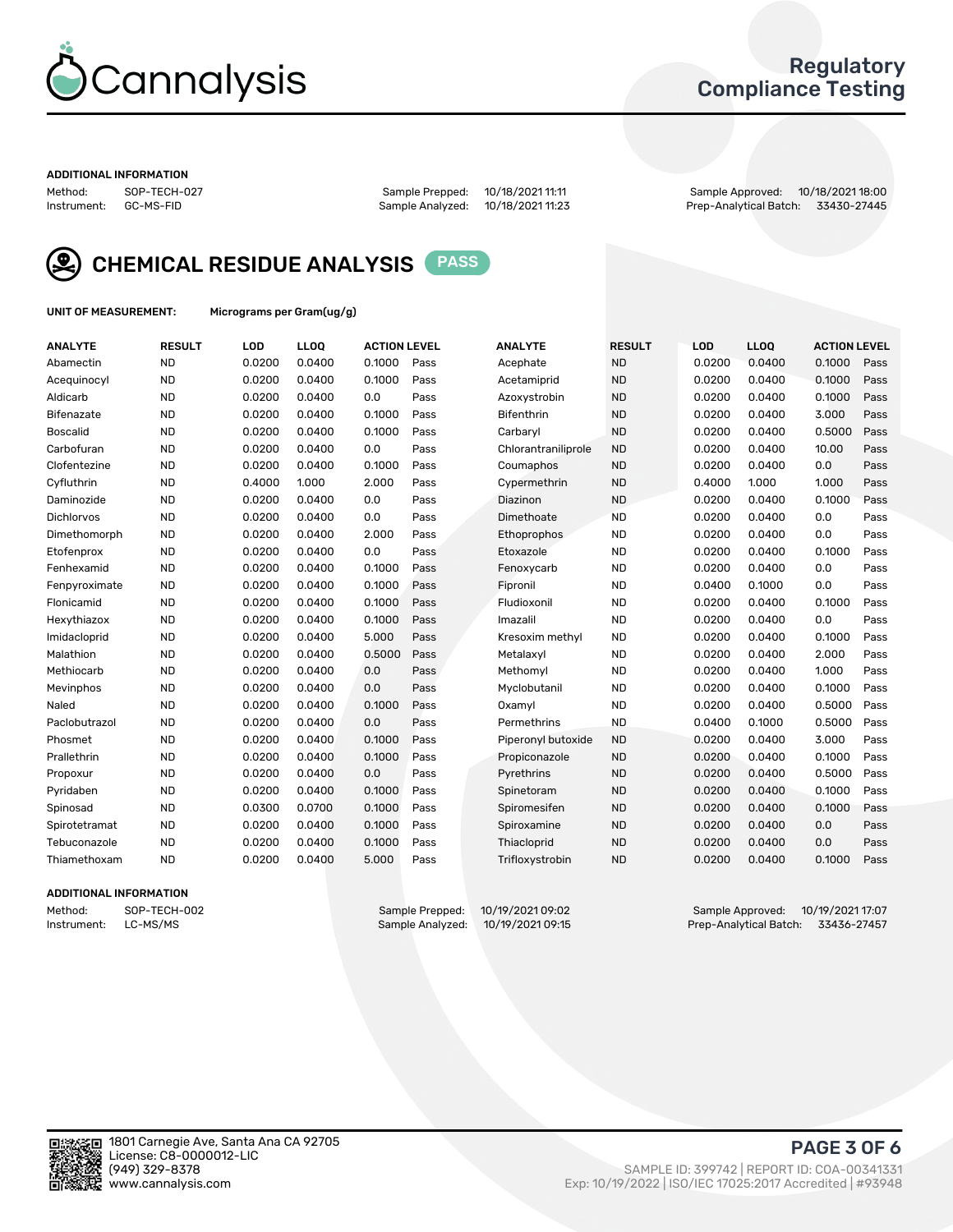

### CHEMICAL RESIDUE GC ANALYSIS PASS

| UNIT OF MEASUREMENT: | Micrograms per Gram(ug/g) |
|----------------------|---------------------------|
|                      |                           |

| <b>ANALYTE</b>                | <b>RESULT</b>            | LOD    | <b>LLOO</b> | <b>ACTION LEVEL</b> |                                     | <b>ANALYTE</b>                       | <b>RESULT</b> | LOD              | <b>LLOO</b>            | <b>ACTION LEVEL</b>             |      |
|-------------------------------|--------------------------|--------|-------------|---------------------|-------------------------------------|--------------------------------------|---------------|------------------|------------------------|---------------------------------|------|
| Captan                        | <b>ND</b>                | 0.1000 | 0.2000      | 0.7000              | Pass                                | Chlordane                            | <b>ND</b>     | 0.0109           | 0.0136                 | 0.0                             | Pass |
| Methyl parathion              | <b>ND</b>                | 0.0400 | 0.1000      | 0.0                 | Pass                                | <b>PCNB</b>                          | <b>ND</b>     | 0.0200           | 0.0400                 | 0.1000                          | Pass |
| Chlorfenapyr                  | <b>ND</b>                | 0.0800 | 0.1000      | 0.0                 | Pass                                | Chlorpyrifos                         | <b>ND</b>     | 0.0800           | 0.1000                 | 0.0                             | Pass |
|                               |                          |        |             |                     |                                     |                                      |               |                  |                        |                                 |      |
| <b>ADDITIONAL INFORMATION</b> |                          |        |             |                     |                                     |                                      |               |                  |                        |                                 |      |
| Method:<br>Instrument:        | SOP-TECH-010<br>GC-MS/MS |        |             |                     | Sample Prepped:<br>Sample Analyzed: | 10/19/2021 09:02<br>10/19/2021 09:16 |               | Sample Approved: | Prep-Analytical Batch: | 10/19/2021 18:48<br>33437-27459 |      |

### RESIDUAL SOLVENT ANALYSIS PASS

UNIT OF MEASUREMENT: Micrograms per Gram(ug/g)

| <b>ANALYTE</b>       | <b>RESULT</b> | <b>LOD</b> | <b>LLOO</b> | <b>ACTION LEVEL</b> |      | <b>ANALYTE</b>     | <b>RESULT</b>                                                               | LOD    | <b>LLOO</b> | <b>ACTION LEVEL</b> |      |
|----------------------|---------------|------------|-------------|---------------------|------|--------------------|-----------------------------------------------------------------------------|--------|-------------|---------------------|------|
| Acetone              | <b>ND</b>     | 50.00      | 100.0       | 5000                | Pass | Acetonitrile       | <b>ND</b>                                                                   | 50.00  | 100.0       | 410.0               | Pass |
| Benzene              | <b>ND</b>     | 0.5000     | 1.000       | 1.000               | Pass | <b>Butane</b>      | <lloo< td=""><td>50.00</td><td>100.0</td><td>5000</td><td>Pass</td></lloo<> | 50.00  | 100.0       | 5000                | Pass |
| Chloroform           | <b>ND</b>     | 0.5000     | 1.000       | 1.000               | Pass | Ethanol            | <b>ND</b>                                                                   | 50.00  | 100.0       | 5000                | Pass |
| <b>Ethyl Acetate</b> | <b>ND</b>     | 50.00      | 100.0       | 5000                | Pass | <b>Ethyl Ether</b> | <b>ND</b>                                                                   | 50.00  | 100.0       | 5000                | Pass |
| Ethylene oxide       | <b>ND</b>     | 0.5000     | 1.000       | 1.000               | Pass | Heptane            | <b>ND</b>                                                                   | 50.00  | 100.0       | 5000                | Pass |
| Hexane               | <b>ND</b>     | 50.00      | 100.0       | 290.0               | Pass | Isopropyl Alcohol  | <b>ND</b>                                                                   | 50.00  | 100.0       | 5000                | Pass |
| Methanol             | <b>ND</b>     | 50.00      | 100.0       | 3000                | Pass | Methylene chloride | <b>ND</b>                                                                   | 0.5000 | 1.000       | 1.000               | Pass |
| Pentane              | <b>ND</b>     | 50.00      | 100.0       | 5000                | Pass | Propane            | <b>ND</b>                                                                   | 50.00  | 200.0       | 5000                | Pass |
| Toluene              | <b>ND</b>     | 50.00      | 100.0       | 890.0               | Pass | Xvlenes            | <b>ND</b>                                                                   | 50.08  | 100.0       | 2170                | Pass |
| Trichloroethylene    | <b>ND</b>     | 0.5000     | 1.000       | 1.000               | Pass | 1.2-Dichloroethane | <b>ND</b>                                                                   | 0.5000 | 1.000       | 1.000               | Pass |

#### ADDITIONAL INFORMATION

| ADDITIONAL INFORMATION |              |                                   |                                    |  |
|------------------------|--------------|-----------------------------------|------------------------------------|--|
| Method:                | SOP-TECH-021 | Sample Prepped: 10/18/2021 11:52  | Sample Approved: 10/19/2021 10:31  |  |
| Instrument:            | HS-GC-MS/FID | Sample Analyzed: 10/18/2021 13:13 | Prep-Analytical Batch: 33432-27447 |  |



UNIT OF MEASUREMENT: Cycle Threshold (Ct)

| <b>ANALYTE</b>                        | <b>RESULT</b>                 | LOD   | <b>LLOO</b> |     | <b>ACTION LEVEL</b> | <b>ANALYTE</b>   | <b>RESULT</b> | LOD   | LL <sub>00</sub> | <b>ACTION LEVEL</b> |      |
|---------------------------------------|-------------------------------|-------|-------------|-----|---------------------|------------------|---------------|-------|------------------|---------------------|------|
| A.fumigatus                           | <b>ND</b>                     | 33.00 | 0.0         | 0.0 | Pass                | A. flavus        | <b>ND</b>     | 33.00 | 0.0              | 0.0                 | Pass |
| A. niger                              | <b>ND</b>                     | 33.00 | 0.0         | 0.0 | Pass                | A. terreus       | <b>ND</b>     | 33.00 | 0.0              | 0.0                 | Pass |
| <b>STEC</b>                           | <b>ND</b>                     | 33.00 | 0.0         | 0.0 | Pass                | Salmonella spp   | <b>ND</b>     | 33.00 | 0.0              | 0.0                 | Pass |
|                                       | <b>ADDITIONAL INFORMATION</b> |       |             |     |                     |                  |               |       |                  |                     |      |
| SOP-TECH-016, SOP-TECH-022<br>Method: |                               |       |             |     | Sample Prepped:     | 10/19/2021 09:30 |               |       | Sample Approved: | 10/19/2021 14:42    |      |

Instrument: qPCR Sample Analyzed: 10/19/2021 11:51 Prep-Analytical Batch: 33442-27465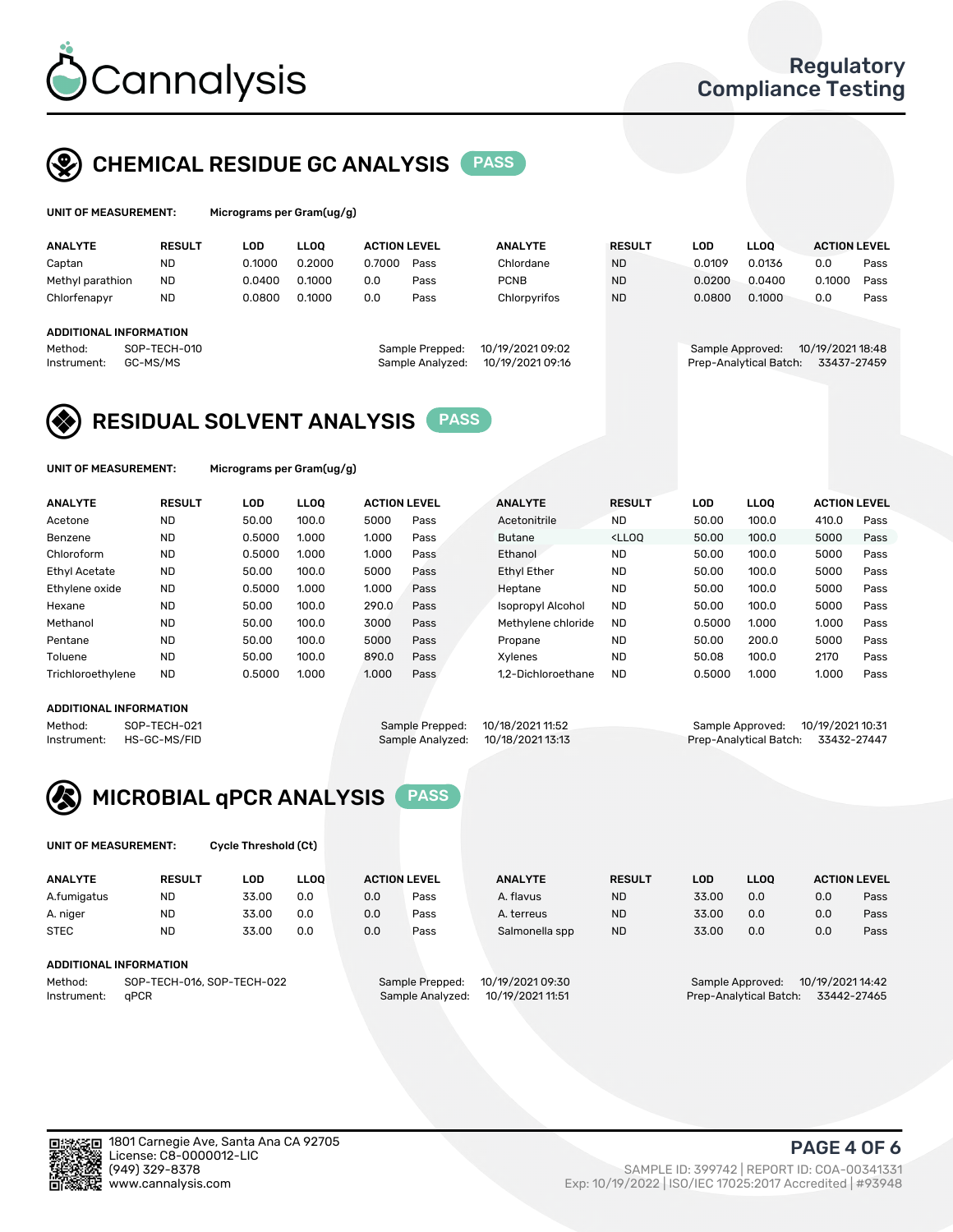



| UNIT OF MEASUREMENT: |                               |            | Micrograms per Gram(ug/g) |                     |                  |                  |               |            |                        |                     |      |  |  |
|----------------------|-------------------------------|------------|---------------------------|---------------------|------------------|------------------|---------------|------------|------------------------|---------------------|------|--|--|
| <b>ANALYTE</b>       | <b>RESULT</b>                 | <b>LOD</b> | <b>LLOO</b>               | <b>ACTION LEVEL</b> |                  | <b>ANALYTE</b>   | <b>RESULT</b> | <b>LOD</b> | <b>LLOO</b>            | <b>ACTION LEVEL</b> |      |  |  |
| Arsenic              | <b>ND</b>                     | 0.0120     | 0.1000                    | 0.2000              | Pass             | Cadmium          | <b>ND</b>     | 0.0072     | 0.0500                 | 0.2000              | Pass |  |  |
| Lead                 | <b>ND</b>                     | 0.0068     | 0.0500                    | 0.5000              | Pass             | Mercury          | <b>ND</b>     | 0.0060     | 0.0500                 | 0.1000              | Pass |  |  |
|                      | <b>ADDITIONAL INFORMATION</b> |            |                           |                     |                  |                  |               |            |                        |                     |      |  |  |
| Method:              | SOP-TECH-013                  |            |                           |                     | Sample Prepped:  | 10/18/2021 14:15 |               |            | Sample Approved:       | 10/18/2021 18:13    |      |  |  |
| Instrument:          | ICP-MS                        |            |                           |                     | Sample Analyzed: | 10/18/2021 14:16 |               |            | Prep-Analytical Batch: | 33434-27449         |      |  |  |
| (纂)                  | <b>MYCOTOXINS ANALYSIS</b>    |            |                           | <b>PASS</b>         |                  |                  |               |            |                        |                     |      |  |  |

UNIT OF MEASUREMENT: Micrograms per Kilogram(ug/kg)

| <b>ANALYTE</b>          | <b>RESULT</b> | LOD   | <b>LLOO</b> | <b>ACTION LEVEL</b> |      | <b>ANALYTE</b> | <b>RESULT</b> | LOD   | <b>LLOO</b> |       | <b>ACTION LEVEL</b> |
|-------------------------|---------------|-------|-------------|---------------------|------|----------------|---------------|-------|-------------|-------|---------------------|
| Aflatoxin B1            | <b>ND</b>     | 1.000 | 2.000       |                     | N/A  | Aflatoxin B2   | <b>ND</b>     | 2.000 | 5.000       |       | N/A                 |
| Aflatoxin G1            | <b>ND</b>     | 2.000 | 5.000       |                     | N/A  | Aflatoxin G2   | <b>ND</b>     | 2.000 | 5.000       |       | N/A                 |
| <b>Total Aflatoxins</b> | <b>ND</b>     | 10.00 | 14.00       | 20.00               | Pass | Ochratoxin A   | <b>ND</b>     | 1.000 | 2.000       | 20.00 | Pass                |
|                         |               |       |             |                     |      |                |               |       |             |       |                     |
| ADDITIONAL INFORMATION  |               |       |             |                     |      |                |               |       |             |       |                     |

Method: SOP-TECH-020 Sample Prepped: 10/18/2021 12:51 Sample Approved: 10/18/2021 20:00 Instrument: LC-MS/MS Sample Analyzed: 10/18/2021 13:23 Prep-Analytical Batch: 33431-27448

# FILTH & FOREIGN MATERIAL ANALYSIS PASS

UNIT OF MEASUREMENT: Filth and Foreign Matter (%, #/3g)

| <b>ANALYTE</b>         | <b>RESULT</b>     | LOD | <b>LLOO</b> | <b>ACTION LEVEL</b>                  |      | <b>ANALYTE</b> | <b>RESULT</b> | LOD                                   | <b>LLOO</b>                          | <b>ACTION LEVEL</b> |      |  |
|------------------------|-------------------|-----|-------------|--------------------------------------|------|----------------|---------------|---------------------------------------|--------------------------------------|---------------------|------|--|
| IF RH ME               | ND                | 0.0 | 0.0         | 1.000                                | Pass | <b>IFM</b>     | <b>ND</b>     | 0.0                                   | 0.0                                  | 25.00               | Pass |  |
| Mold                   | <b>ND</b>         | 0.0 | 0.0         | 25.00                                | Pass | <b>SSCD</b>    | <b>ND</b>     | 0.0                                   | 0.0                                  | 25.00               | Pass |  |
|                        |                   |     |             |                                      |      |                |               |                                       |                                      |                     |      |  |
| ADDITIONAL INFORMATION |                   |     |             |                                      |      |                |               |                                       |                                      |                     |      |  |
| Method:                | SOP-TECH-009      |     |             | 10/18/2021 12:53<br>Sample Prepped:  |      |                |               |                                       | 10/18/2021 12:56<br>Sample Approved: |                     |      |  |
| Instrument:            | Visual Inspection |     |             | 10/18/2021 12:53<br>Sample Analyzed: |      |                |               | Prep-Analytical Batch:<br>33433-27446 |                                      |                     |      |  |



PAGE 5 OF 6